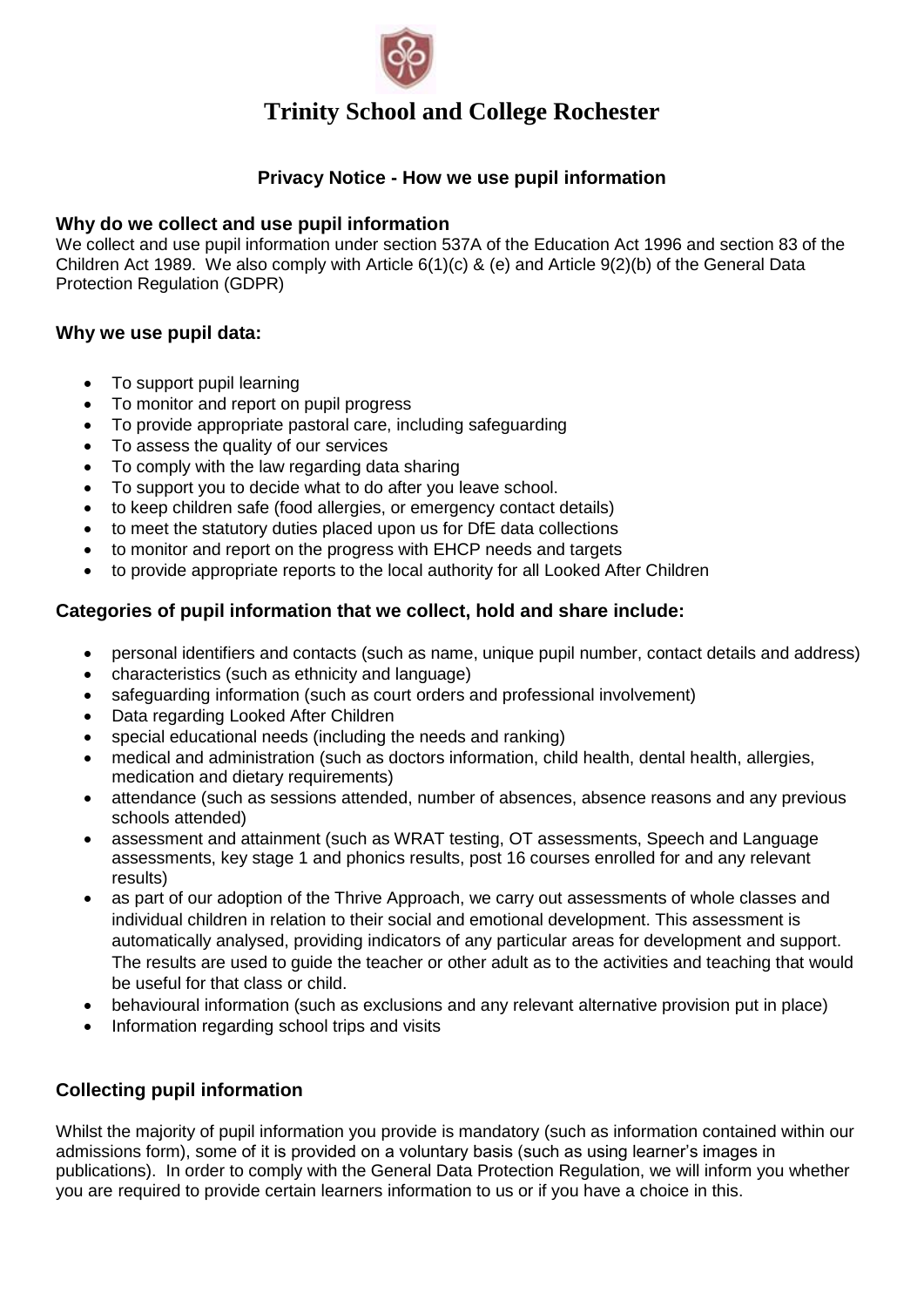

Under the General Data Protection Regulation (GDPR), the lawful bases we rely on for processing pupil information are:

• for the purposes of Education in accordance with the legal basis of public interest.

#### **How we store pupil data**

Trinity School and College keeps information about you on computer systems and also sometimes paper. This information is held securely following guidance provided by GDPR.

We hold pupil data securely for the set amount of time shown in our data retention schedule. For more information on our data retention schedule and how we keep your data safe, please visit [www.trinityschoolrochester.co.uk.](http://www.trinityschoolrochester.co.uk/)

Policies to view: General Data Protection Regulation Keeping Records Safe Policy

There are strict controls on who can see your information. We will not share your data if you have advised us that you do not want it shared unless it is the only way we can make sure you stay safe and healthy or we are legally required to do so.

## **Who we share pupil information with**

We routinely share pupil information with:

- Cavendish Education Ltd (Proprietors of Trinity School and College)
- Schools and Colleges that the pupils attend after leaving us
- our local authority and their commissioned providers of local authority services
- youth support services (pupils aged 13+)
- the Department for Education (DfE)
- Joint Council for Qualifications
- NHS (School nurses and professionals)
- Educational Psychologists, Counsellors, Occupational Therapists, Speech and Language Therapists and other Educational/Health Care Professionals

We also share pupil information with our data processors in order to support the provision of education services, these are:

- Parentmail
- Furlong Solutions

#### **Why we share pupil information**

We do not share information about our pupils with anyone without consent unless the law and our policies allow us to do so.

Information is shared to provide support for the learner and to ensure all assessments are current and relevant.

We share information with The Department for Education (DfE) who collect personal data from educational settings and local authorities via various statutory data collections. We are required to share information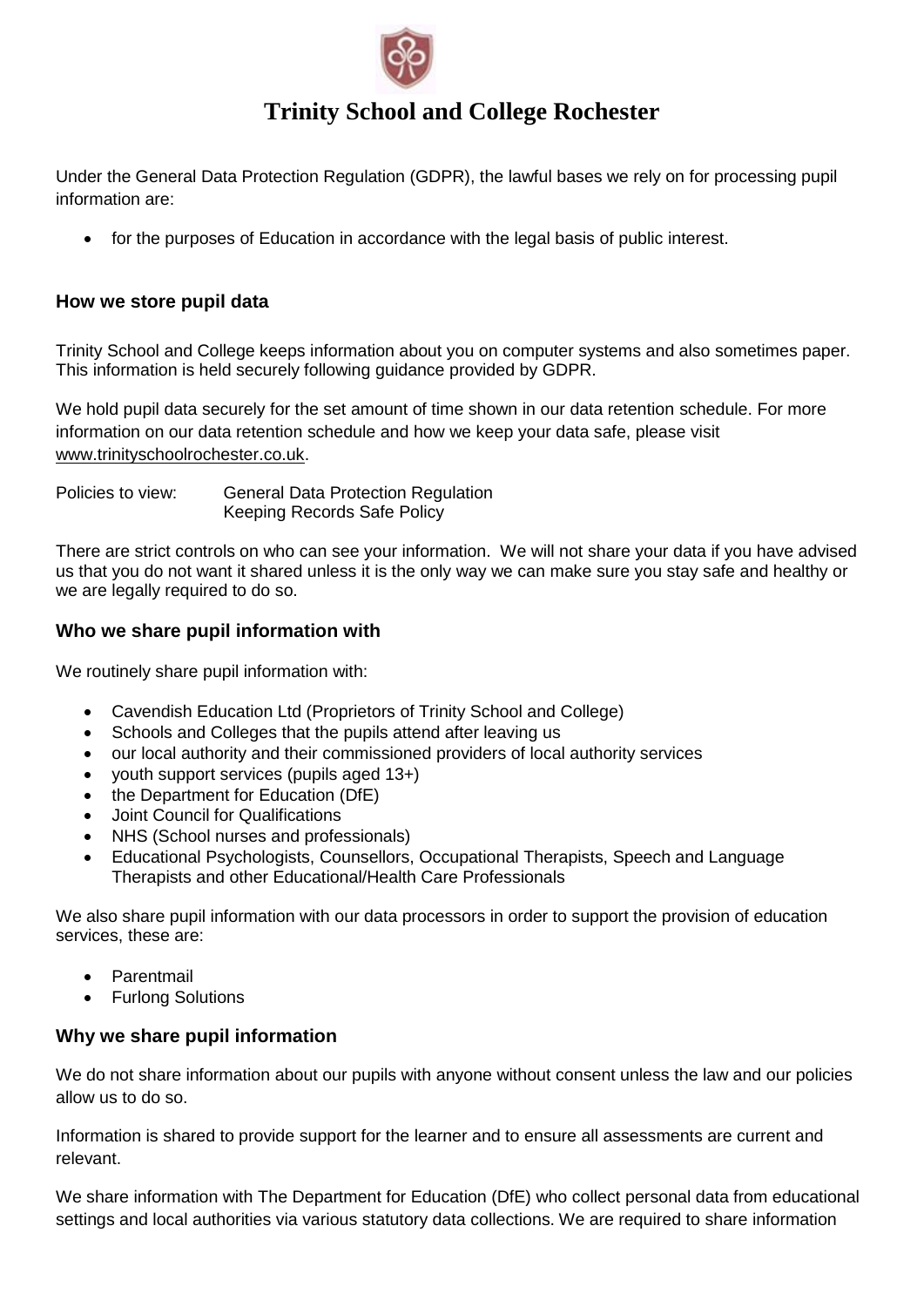

about our pupils with the Department for Education (DfE) directly for the purpose of those data collections, under: The Education (Independent Educational Provision in England) (Provision of Information) Regulations 2010

All data is transferred securely and held by DfE under a combination of software and hardware controls, which meet the current [government security policy framework.](https://www.gov.uk/government/publications/security-policy-framework)

For more information, please see 'How Government uses your data' section.

#### **Requesting access to your personal data**

Under data protection legislation, parents and pupils have the right to request access to information about them that we hold. To make a request for your personal information, or be given access to your child's educational record, contact Executive Headteacher.

You also have the right to:

- object to processing of personal data that is likely to cause, or is causing, damage or distress
- prevent processing for the purpose of direct marketing
- object to decisions being taken by automated means
- in certain circumstances, have inaccurate personal data rectified, blocked, erased or destroyed; and
- a right to seek redress, either through the ICO, or through the courts

If you have a concern or complaint about the way we are collecting or using your personal data, you should raise your concern with us in the first instance or directly to the Information Commissioner's Office at <https://ico.org.uk/concerns/>

#### **Data collection requirements**

To find out more about the data collection requirements placed on us by the Department for Education (for example; via the school census) go to [https://www.gov.uk/education/data-collection-and-censuses-for](https://www.gov.uk/education/data-collection-and-censuses-for-schools)[schools](https://www.gov.uk/education/data-collection-and-censuses-for-schools)

#### **The National Pupil Database (NPD)**

Much of the data about pupils in England goes on to be held in the National Pupil Database (NPD).

The NPD is owned and managed by the Department for Education and contains information about pupils in schools in England. It provides invaluable evidence on educational performance to inform independent research, as well as studies commissioned by the Department.

It is held in electronic format for statistical purposes. This information is securely collected from a range of sources including schools, local authorities and awarding bodies.

To find out more about the NPD, go to [https://www.gov.uk/government/publications/national-pupil](https://www.gov.uk/government/publications/national-pupil-database-user-guide-and-supporting-information)[database-user-guide-and-supporting-information](https://www.gov.uk/government/publications/national-pupil-database-user-guide-and-supporting-information)

## **Sharing by the Department**

The law allows the Department to share pupils' personal data with certain third parties, including: